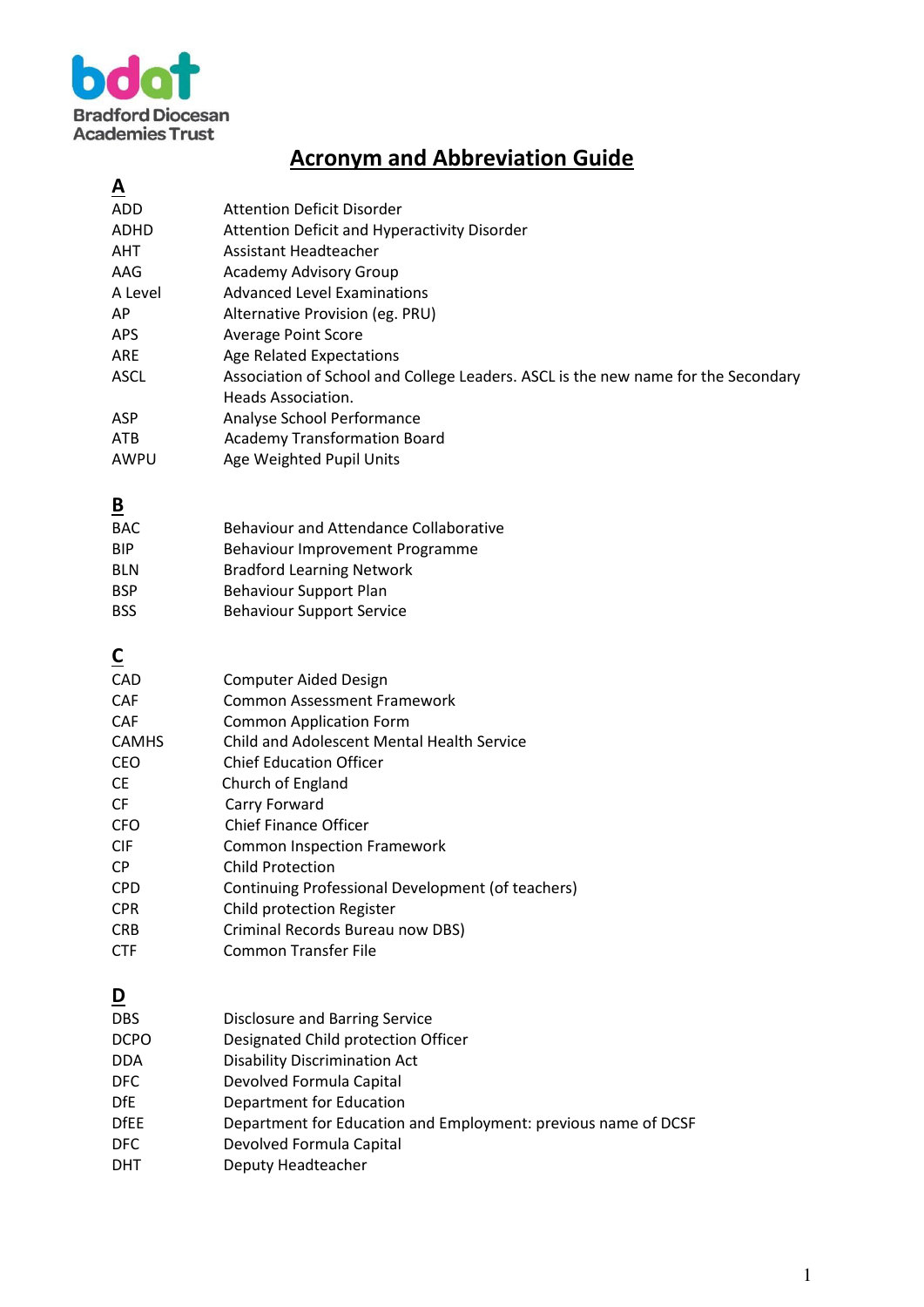| <b>DPA</b> | Data Protection Act                 |
|------------|-------------------------------------|
| <b>DPO</b> | Data Protection Officer             |
| <b>DRC</b> | <b>Disability Rights Commission</b> |
| DSC.       | Directory of Social Change          |
| DSG.       | <b>Dedicated Schools Grant</b>      |
| <b>DSP</b> | Designated special provision        |
| DT         | Design & Technology                 |

## **E**

| EAL          | English as an Additional Language              |
|--------------|------------------------------------------------|
| EBacc        | <b>English Baccalaureate</b>                   |
| <b>ECAR</b>  | Every Child a Reader                           |
| <b>ECAT</b>  | Every Child a Talker                           |
| <b>ECAW</b>  | Every Child a Writer                           |
| EBD          | <b>Emotional and Behavioural Difficulties</b>  |
| EBM          | <b>Executive Business Manager</b>              |
| <b>ECM</b>   | <b>Every Child Matters</b>                     |
| <b>ESFA</b>  | <b>Education Skills and Funding Agency</b>     |
| <b>EHCP</b>  | <b>Education, Health and Care Plans</b>        |
| <b>EHE</b>   | <b>Electively Home Educated</b>                |
| EMA          | <b>Education Maintenance Allowance</b>         |
| EO           | <b>Equal Opportunities</b>                     |
| <b>EOTAS</b> | <b>Education Other Than at School</b>          |
| EP           | Educational Psychologist                       |
| <b>ESOL</b>  | <b>English for Speakers of Other Languages</b> |
| <b>ESW</b>   | <b>Education Social Worker</b>                 |
| <b>EWO</b>   | <b>Education Welfare Officer</b>               |
| <b>EYCS</b>  | <b>Early Years and Childcare Service</b>       |
| <b>EYFS</b>  | <b>Early Years and Foundation Stage</b>        |

## **F**

| FAP        | <b>Fair Access Protocol</b>             |
|------------|-----------------------------------------|
| FE.        | <b>Further Education</b>                |
| <b>FEX</b> | Fixed Term Exclusion                    |
| FF         | <b>Fair Funding</b>                     |
| <b>FFT</b> | <b>Fischer Family Trust</b>             |
| <b>FGB</b> | Full Governing Body (also known as LGB) |
| <b>FOI</b> | Freedom of Information Act              |
| <b>FSA</b> | <b>Financial Services Authority</b>     |
| FS         | <b>Foundation Stage</b>                 |
| <b>FSM</b> | Free School Meals                       |
| <b>FTE</b> | <b>Full Time Equivalent</b>             |
| <b>FTE</b> | <b>Fixed Term Exclusion</b>             |

#### **G**  -<br>G&T Gifted & Talented<br>GAG General Annual Gr GAG General Annual Grant<br>GB Governing Body Governing Body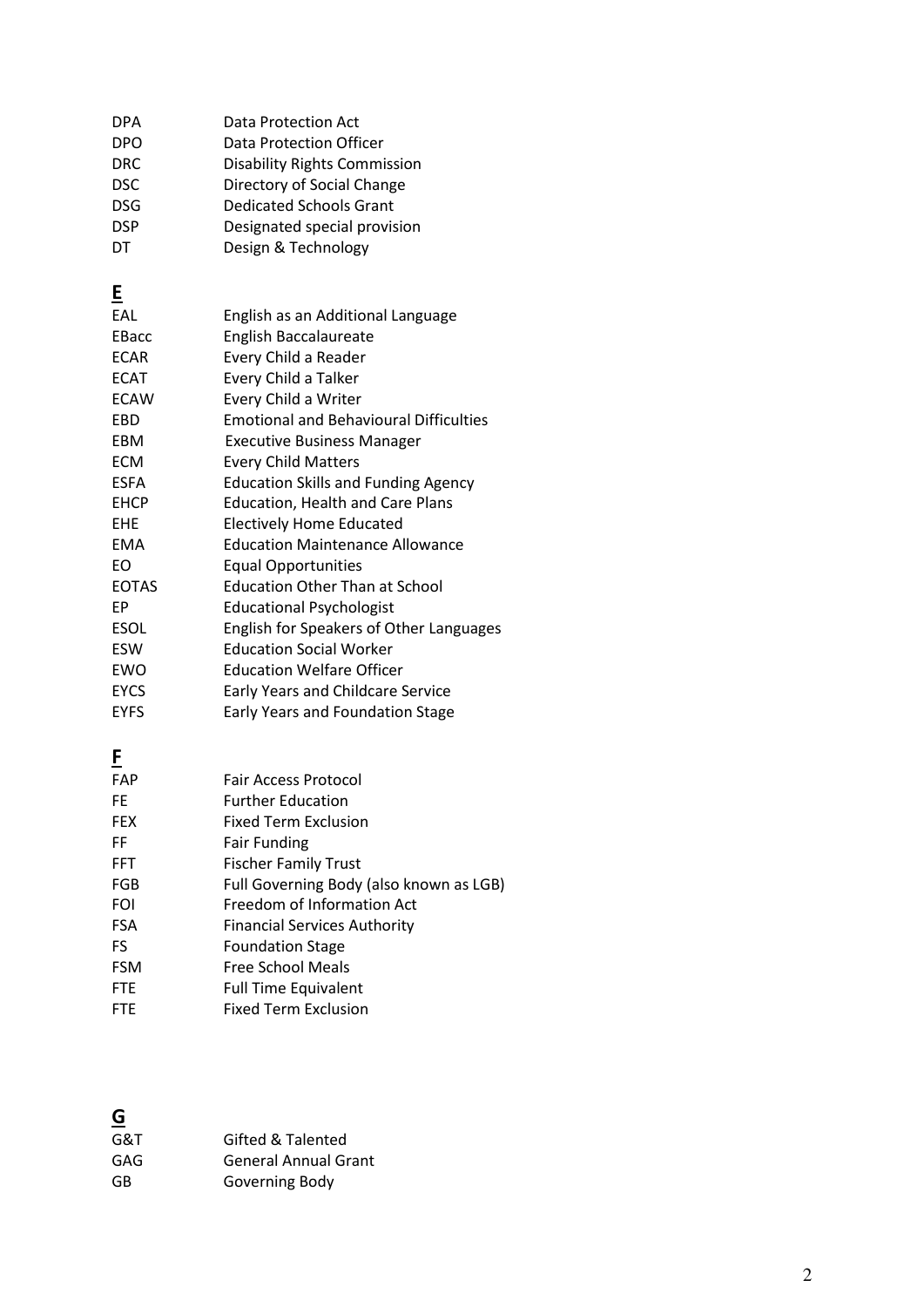| <b>GCSE</b> | <b>General Certificate of Secondary Education</b> |
|-------------|---------------------------------------------------|
| GLD         | Good Level of Development                         |
| GM          | <b>Grant Maintained</b>                           |
| GMB         | A public service union                            |
| <b>GNVQ</b> | <b>General National Vocational Qualification</b>  |
| <b>GTC</b>  | <b>General Teaching Council</b>                   |
| <b>GTP</b>  | Graduate Teacher Programme                        |

# **H**

| H&S         | <b>Health and Safety</b>                |
|-------------|-----------------------------------------|
| НF          | <b>Higher Education</b>                 |
| <b>HEFC</b> | <b>Higher Education Funding Council</b> |
| HLTA        | <b>Higher Level Teaching Assistant</b>  |
| HMCI        | Her Majesty's Chief Inspector           |
| HMI         | Her Majesty's Inspectorate              |
| HoD         | <b>Head of Department</b>               |
| HoS         | Head of School                          |
| HoY         | Head of Year                            |
| НR          | Human Resources                         |
| <b>HSF</b>  | Health, Safety and Environment          |
| нт          | Headteacher                             |

**I** 

| IEB          | Interim Executive Board                   |
|--------------|-------------------------------------------|
| <b>IEP</b>   | Individual Education Plan                 |
| ICT          | Information and Communications Technology |
| ILP          | Individual Learning Plan                  |
| <b>INSET</b> | In-Service Education of Teachers          |
| IQ           | Intelligence Quotient                     |
| IT           | <b>Information Technology</b>             |
|              | <b>Initial Teacher Training</b>           |

**J - K** 

| JAM          | Joint Area Meeting            |
|--------------|-------------------------------|
| ΚS           | <b>Key Stage</b>              |
| KS1          | Years 1 -2 (5-7 year olds)    |
| KS2          | Years 3-6 (8-11 year olds)    |
| KS3          | Years 7-9 (12-14 year olds)   |
| KS4          | Years 10-11 (15-16 year olds) |
| <b>KSWPU</b> | Key Stage Weighted Pupil Unit |

## **L - M**

| L1 to L43   | Leadership Group spine (School Teachers' Pay & Conditions) |
|-------------|------------------------------------------------------------|
| L & M       | Leadership & Management                                    |
| LA          | Local Authority                                            |
| <b>LAC</b>  | Looked After Children                                      |
| <b>LADO</b> | Local Authority Designated Officer                         |
| <b>LAP</b>  | Local Area Partnership                                     |
| <b>LDP</b>  | Local Delivery Plan                                        |
| <b>LFM</b>  | <b>Local Financial Management</b>                          |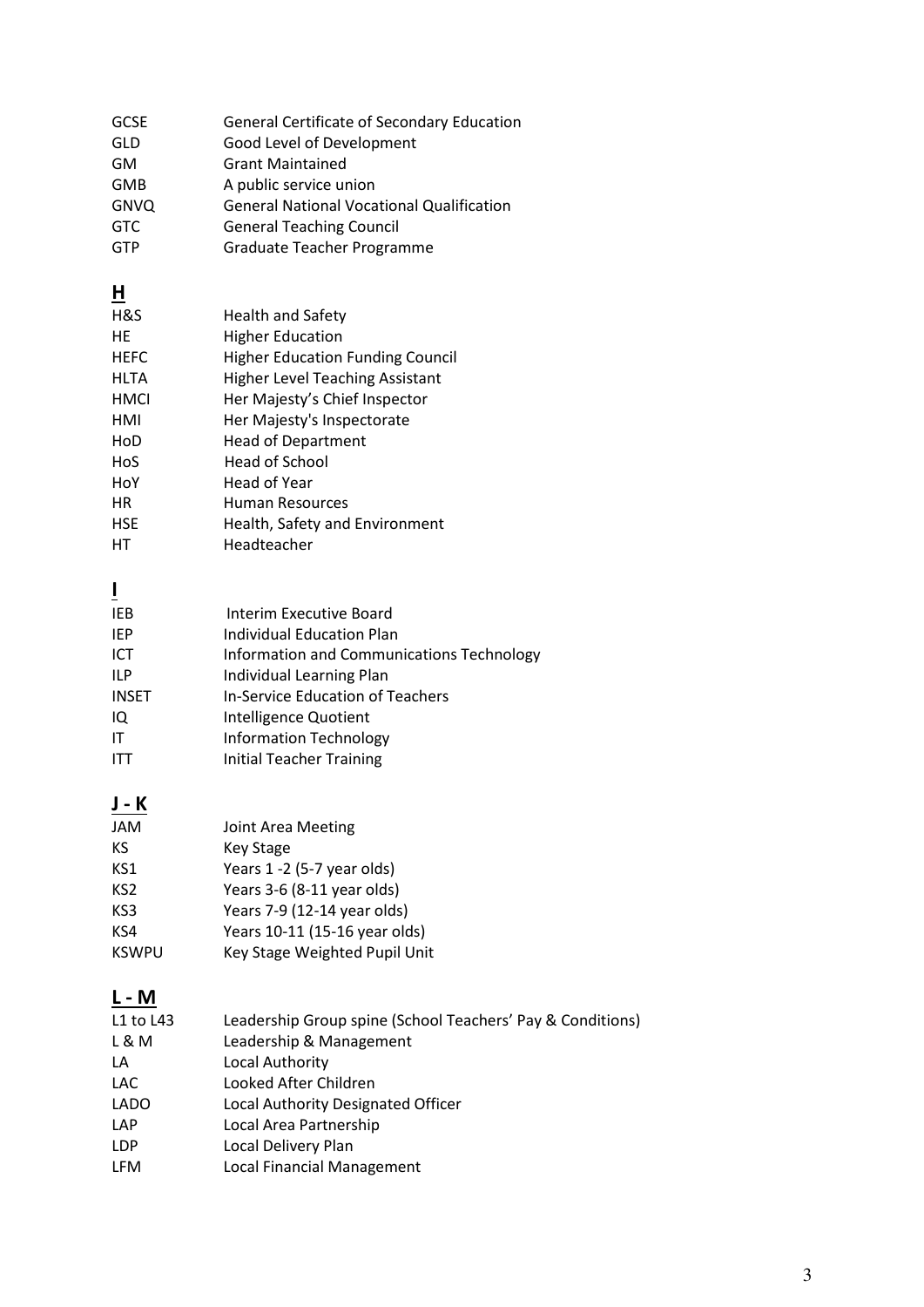| <b>LGPS</b> | <b>Local Government Pension Scheme</b>                                                                               |
|-------------|----------------------------------------------------------------------------------------------------------------------|
| <b>LSA</b>  | Learning Support Assistant                                                                                           |
| <b>LSC</b>  | Learning and Skills Council                                                                                          |
| MA          | Management Allowance                                                                                                 |
| MAT         | Multi Academy Trust                                                                                                  |
| MFA         | <b>Master Funding Agreement</b>                                                                                      |
| <b>MFG</b>  | Minimum Funding Guarantee -<br>a nationally determined minimum increase in per<br>pupil funding each financial year. |
| MFL         | Modern Foreign Languages                                                                                             |
| <b>MLD</b>  | <b>Moderate Learning Difficulty</b>                                                                                  |

## **N**

| <b>NAHT</b>   | National Association of Head Teachers                                    |
|---------------|--------------------------------------------------------------------------|
| <b>NASBM</b>  | National Association of School Business Management, formerly NBA         |
| <b>NASUWT</b> | National Association of Schoolmasters Union of Women Teachers            |
| <b>NBA</b>    | National Bursars Association, the former name of what is now NASBM       |
| <b>NCT</b>    | Non Contact Time                                                         |
| <b>NCTL</b>   | The National College for Teaching and Leadership                         |
| <b>NCSL</b>   | National College of School Leadership, the former name of what is now NC |
| <b>NEET</b>   | Not in Education, Employment or Training                                 |
| <b>NFER</b>   | National Foundation for Educational Research                             |
| <b>NFF</b>    | <b>National Funding Formula</b>                                          |
| <b>NGA</b>    | <b>National Governors Association</b>                                    |
| <b>NHS</b>    | <b>National Health Service</b>                                           |
| ΝI            | <b>National Insurance</b>                                                |
| <b>NOR</b>    | Numbers On Roll                                                          |
| <b>NPQH</b>   | National Professional Qualification for Headship                         |
| <b>NQT</b>    | Newly Qualified Teacher                                                  |
| <b>NUT</b>    | National Union of Teachers                                               |
| <b>NVQ</b>    | <b>National Vocational Qualification</b>                                 |
|               |                                                                          |

## **O - P**

| Ofsted       | Office for Standards in Education, a national schools' inspection service |
|--------------|---------------------------------------------------------------------------|
| <b>PAN</b>   | <b>Published Admission Number</b>                                         |
| PCT.         | <b>Primary Care Team</b>                                                  |
| PDC.         | <b>Pupil Disciplinary Committee</b>                                       |
| <b>PEX</b>   | <b>Permanent Exclusion</b>                                                |
| <b>PEPs</b>  | <b>Personal Education Plans</b>                                           |
| <b>PFI</b>   | Private Finance Initiative                                                |
| <b>PGCE</b>  | Post Graduate Certificate of Education                                    |
| ΡI           | Performance Indicator                                                     |
| <b>PLASC</b> | Pupil Level Annual School Census (Now Census)                             |
| <b>PM</b>    | Performance Management                                                    |
| <b>PMLD</b>  | Profound and Multiple Learning Difficulties                               |
| <b>POAP</b>  | Post Ofsted Action Plan                                                   |
| PP.          | <b>Pupil Premium</b>                                                      |
| <b>PPA</b>   | Planning, Preparation and Assessment                                      |
| <b>PRP</b>   | Performance Related Pay                                                   |
| PRU          | <b>Pupil Referral Unit</b>                                                |
| <b>PSCHE</b> | Personal Social Citizenship & Health Education                            |
| PT.          | Part Time                                                                 |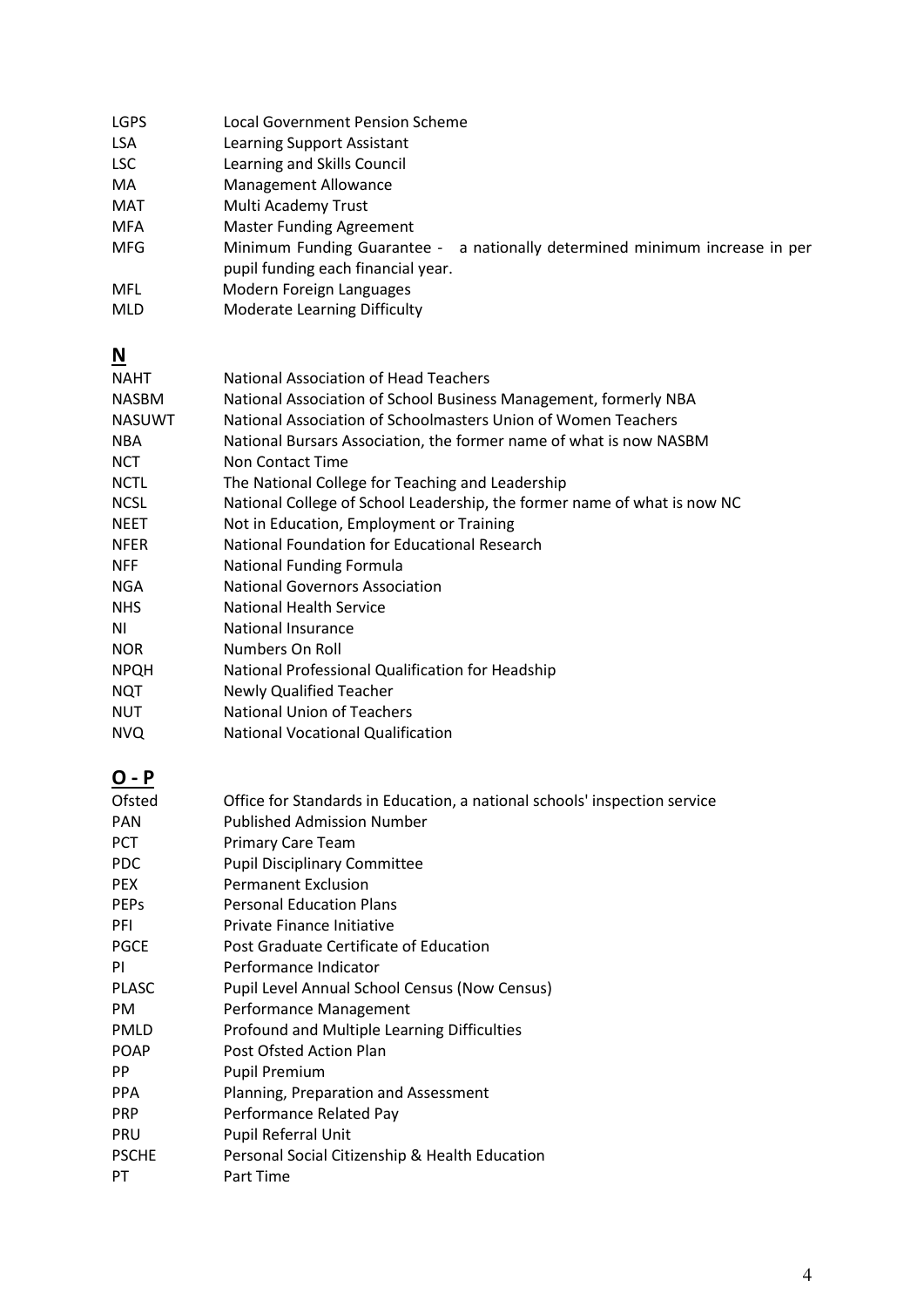PTA Parent / Teacher Association PTR Pupil Teacher Ratio **Q-R**  QCA Qualifications and Curriculum Authority QTS Qualified Teacher Status R&R Recruitment and Retention RAISE online Reporting and Analysis for Improvement through School self-Evaluation – Replaced By ASP RC Roman Catholic RE Religious Education RI Requires Improvement ROV Record of Visit **S**  SA School Action SA+ School Action Plus SACRE Standing Advisory Council on Religious Education SATs Standard Assessment Tests SBM School Business Manager SCITT School Centred Initial Teacher Training SCP Spinal Column Point, point on salary scale SDP School Development Plan (essentially the same as the SIP) SEAL Social and Emotional Aspects of Learning SEBD Social, Emotional & Behaviour Difficulties SEF Self Evaluation Form SEN Special Educational Needs SENCO Special Educational Needs Co-ordinator SEND Special Educational Needs & Disability SFA Supplementary Funding Agreement SGOSS School Governors One Stop Shop SIAMS Statutory Inspection of Anglican & Methodist Schools SIP School Improvement Plan (essentially the same as the SDP) SIP School Improvement Partner SLA Service Level Agreement SLT Senior Leadership Team SMSC Spiritual, Moral, Social and Cultural SoD Scheme of Delegation Soulbury Pay Scale for Education Staff SoW Scheme of Work SPAG Spelling, Punctuation and Grammar SSA Standard Spending Assessment SSDP Specific School Development Plan SSE School Self Evaluation SSFA School Standards & Framework Act 1998 SS Social Services STPDC School Teachers' Pay and Conditions Document